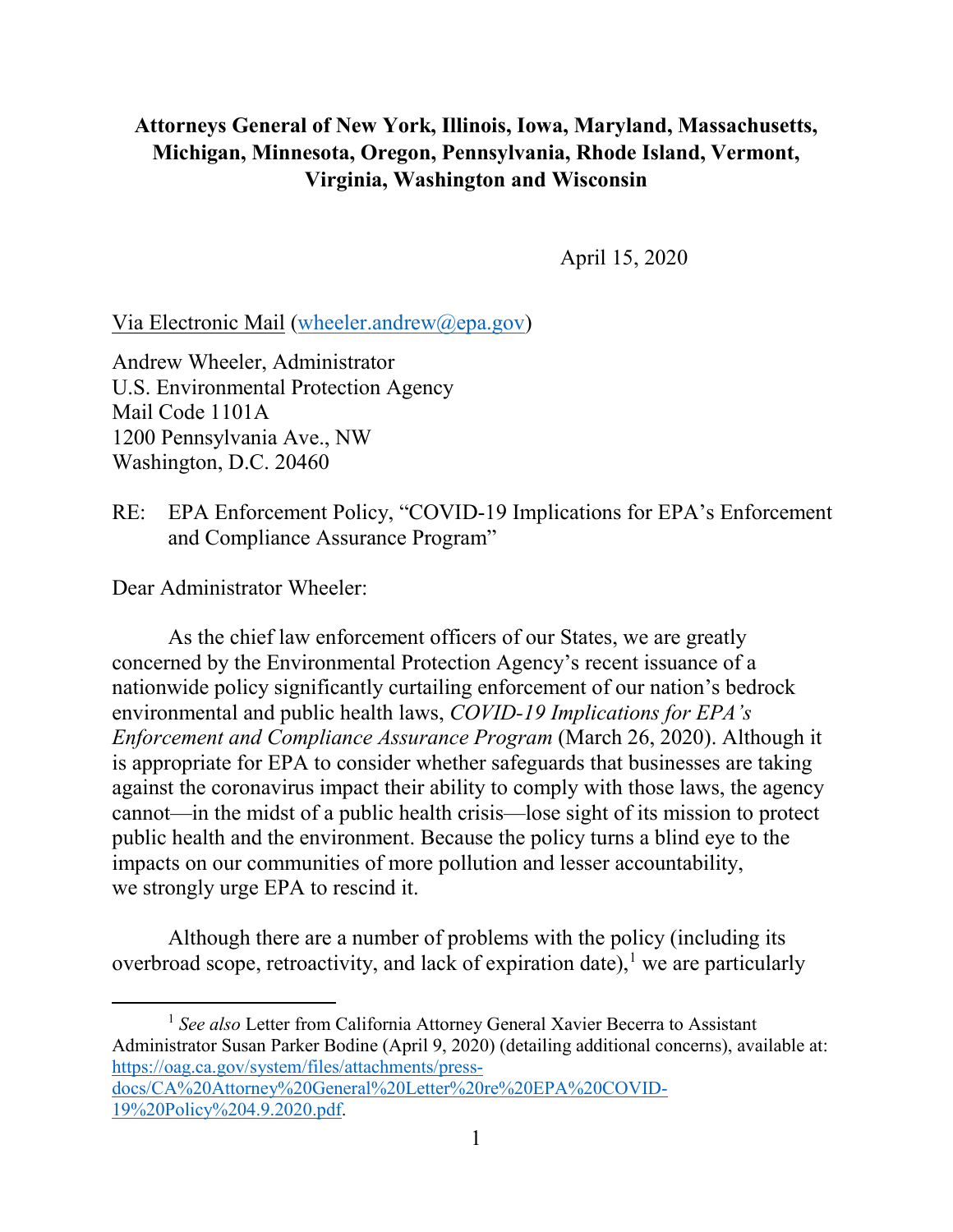concerned about the agency's lack of consideration of the policy's potential impact on public health, especially the health of low income and minority communities who are greater risk of suffering adverse outcomes from COVID-19. For example, EPA states in the policy that it will not take enforcement action against companies that violate existing reporting and monitoring requirements under numerous environmental laws, provided that the companies draw a nexus between COVID-19 and their noncompliance. Absent any requirement to provide EPA, states, tribes, or the public with notice of such noncompliance, fence line communities could be exposed to harmful pollution without adequate warning. This is made more troubling by EPA's statement in the policy that it may forego enforcement even in situations where a polluter's noncompliance presents an imminent threat to public health or the environment. The policy also ignores the connection between air pollution and cardiovascular and respiratory conditions (*e.g.*, asthma), which may increase risk of serious harms—including premature death—for individuals who contract the COVID-19 virus.

In light of these concerns, we call on EPA to rescind the policy. EPA can provide guidance to companies without putting the health of our communities at even greater risk than they are already facing. In the meantime, we will continue to enforce our state environmental laws in a reasonable manner, and stand ready to hold regulated entities accountable under critical federal environmental laws if EPA will not.

Sincerely,

LettiA games

LETITIA JAMES Attorney General State of New York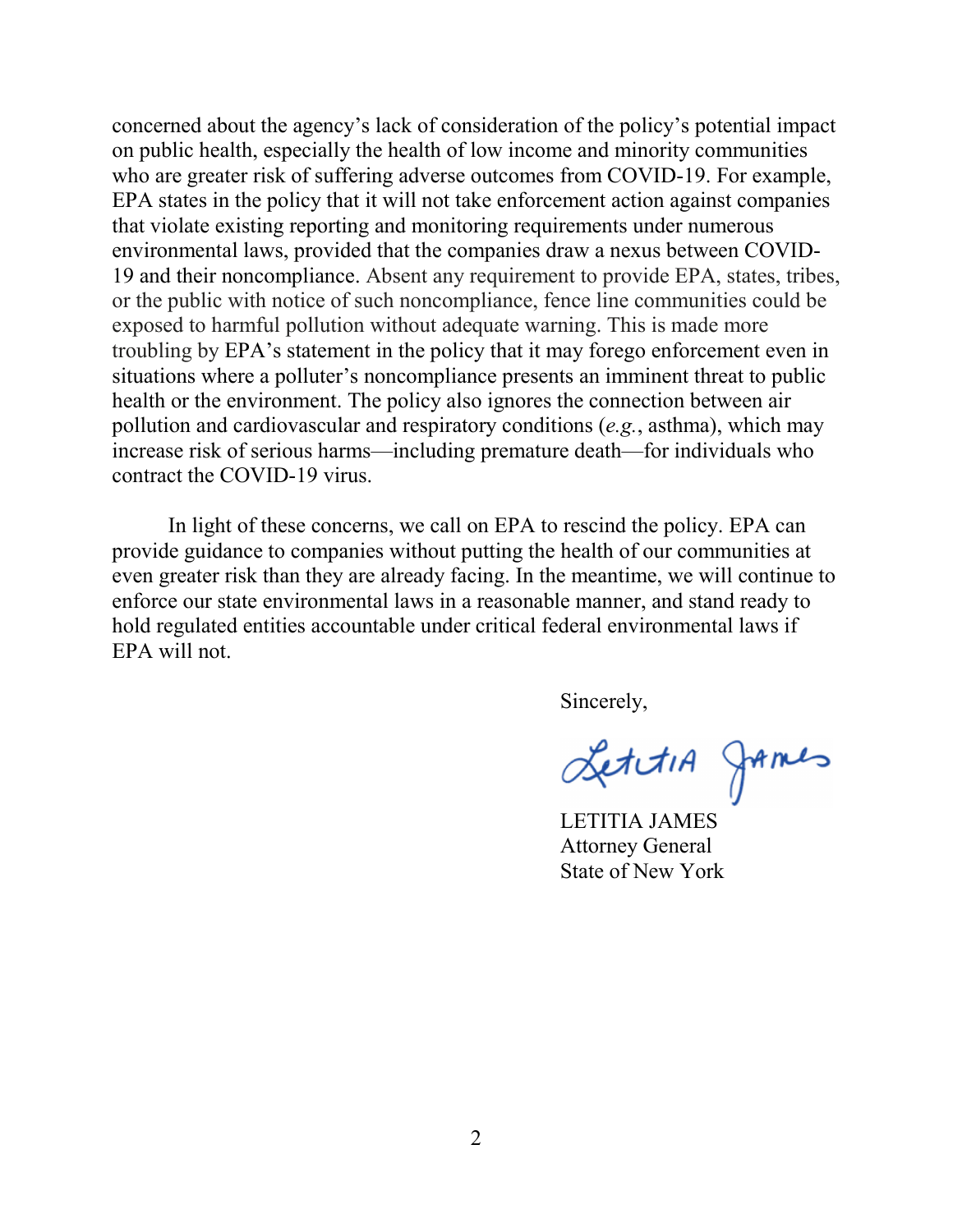$\ll \ell$ 

KWAME RAOUL Attorney General State of Illinois

Jon Miller

TOM MILLER Attorney General State of Iowa

 $\mathcal{K}_{\text{vis}} \leq 7$ 

BRIAN E. FROSH Attorney General State of Maryland

MAURA HEALEY Attorney General Commonwealth of Massachusetts

Hana Wesser

DANA NESSEL Attorney General State of Michigan

KEITH ELLISON Attorney General State of Minnesota

Eller 7, Com

ELLEN F. ROSENBLUM Attorney General State of Oregon

JOSH SHAPIRO Attorney General Commonwealth of Pennsylvania

PETER F. NERONHA Attorney General State of Rhode Island

THOMAS J. DONOVAN, JR. Attorney General State of Vermont